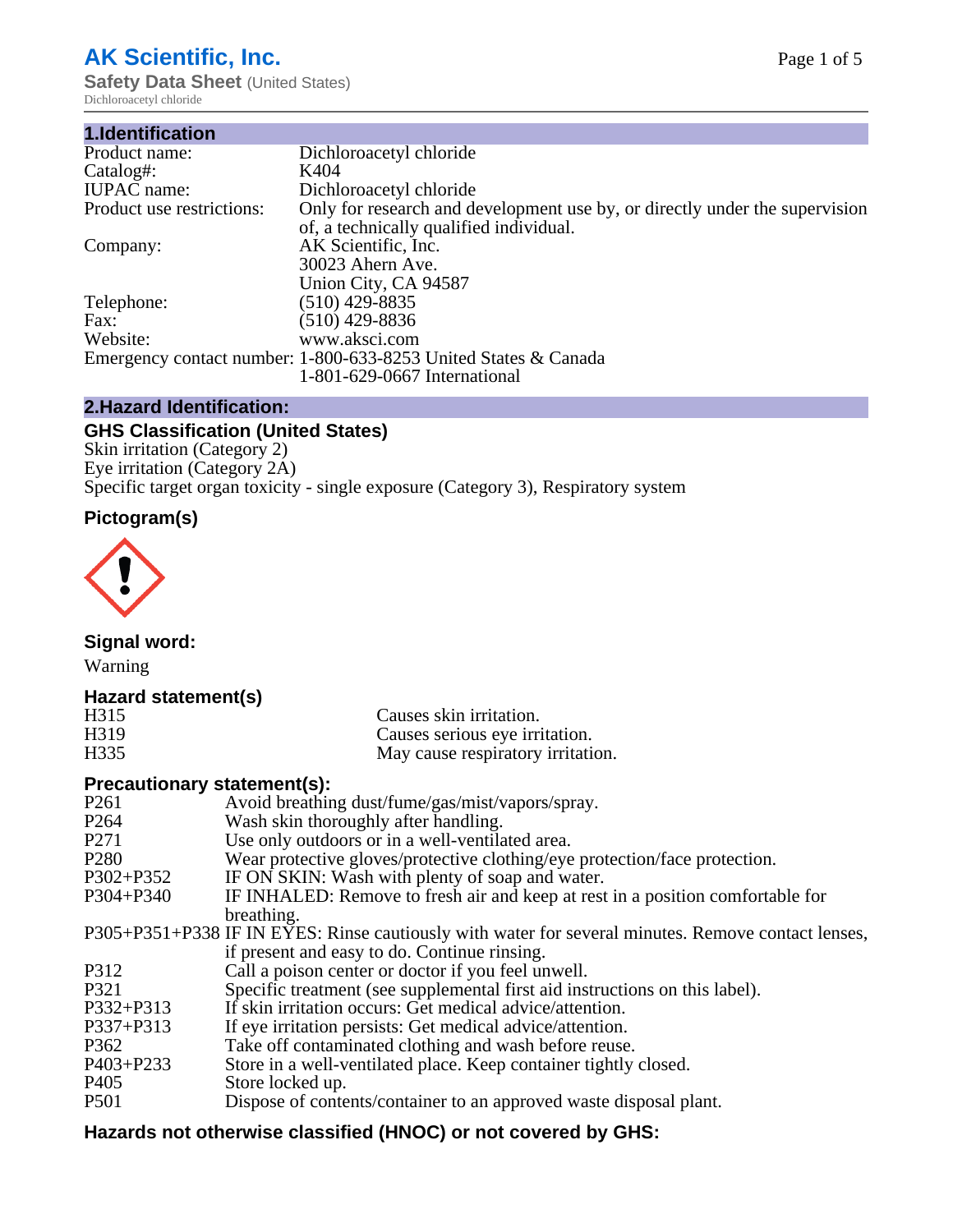#### None

#### **3.Composition/Information on Ingredients** Synonyms: Not available. CAS#: 79-36-7<br>Purity: 798% Purity:

EC: 201-199-9

## **4. First Aid Measures**

**General Information:** Immediately remove any clothing contaminated by the product. Move out of dangerous area. Consult a physician and show this safety data sheet.

**Inhalation:** Move person to fresh air. If not breathing, give artificial respiration. If breathing is difficult, give oxygen. Obtain medical aid.

**Skin contact:** Immediately flush skin with running water for at least 15 minutes while removing contaminated clothing and shoes. Wash clothing before reuse. Obtain medical aid immediately. **Eye contact:** Immediately flush open eyes with running water for at least 15 minutes. Obtain medical aid immediately.

**Ingestion:** Do NOT induce vomiting without medical advice. Rinse mouth with water. Never administer anything by mouth to an unconscious person. Obtain medical aid immediately.

**Most important symptoms and effects, both acute and delayed:** No further information available. Please see sections 2 and 11.

**Indication of any immediate medical attention and special treatment needed:** No further information available.

# **5. Fire Fighting Measures**

**Suitable extinguishing media:** Use water spray, dry chemical, carbon dioxide, or chemical foam. **Specific hazards arising from the chemical:** Carbon oxides, Hydrogen chloride.

**Advice for firefighters:** As in any fire, wear a NIOSH-approved or equivalent, pressure-demand, self-contained breathing apparatus and full protective gear. During a fire, irritating and highly toxic gases may be generated by thermal decomposition or combustion.

# **6. Accidental Release Measures**

**Personal precautions, protective equipment and emergency procedures:** Wear protective equipment and keep unprotected personnel away. Ensure adequate ventilation. Remove all sources of ignition. Prevent further leak or spill if safe to do so. For personal protective equipment, please refer to section 8.

**Environmental precautions:** Do not let product enter drains, other waterways, or soil.

**Methods and materials for containment and cleaning up:** Prevent further leak or spill if safe to do so. Vacuum, sweep up, or absorb with inert material and place into a suitable disposal container. Consult local regulations for disposal. See section 13 for further disposal information.

# **7. Handling and Storage**

**Precautions for safe handling:** Avoid contact with skin, eyes, and personal clothing. Wash hands thoroughly after handling. Avoid breathing fumes. Use only with adequate ventilation. Wear suitable protective clothing, gloves, and eye/face protection. Keep away from sources of ignition. Minimize dust generation and accumulation. Keep container tightly closed. Open and handle container with care. Do not eat, drink, or smoke while handling.

**Conditions for safe storage, including any incompatibilities:** Store in a tightly-closed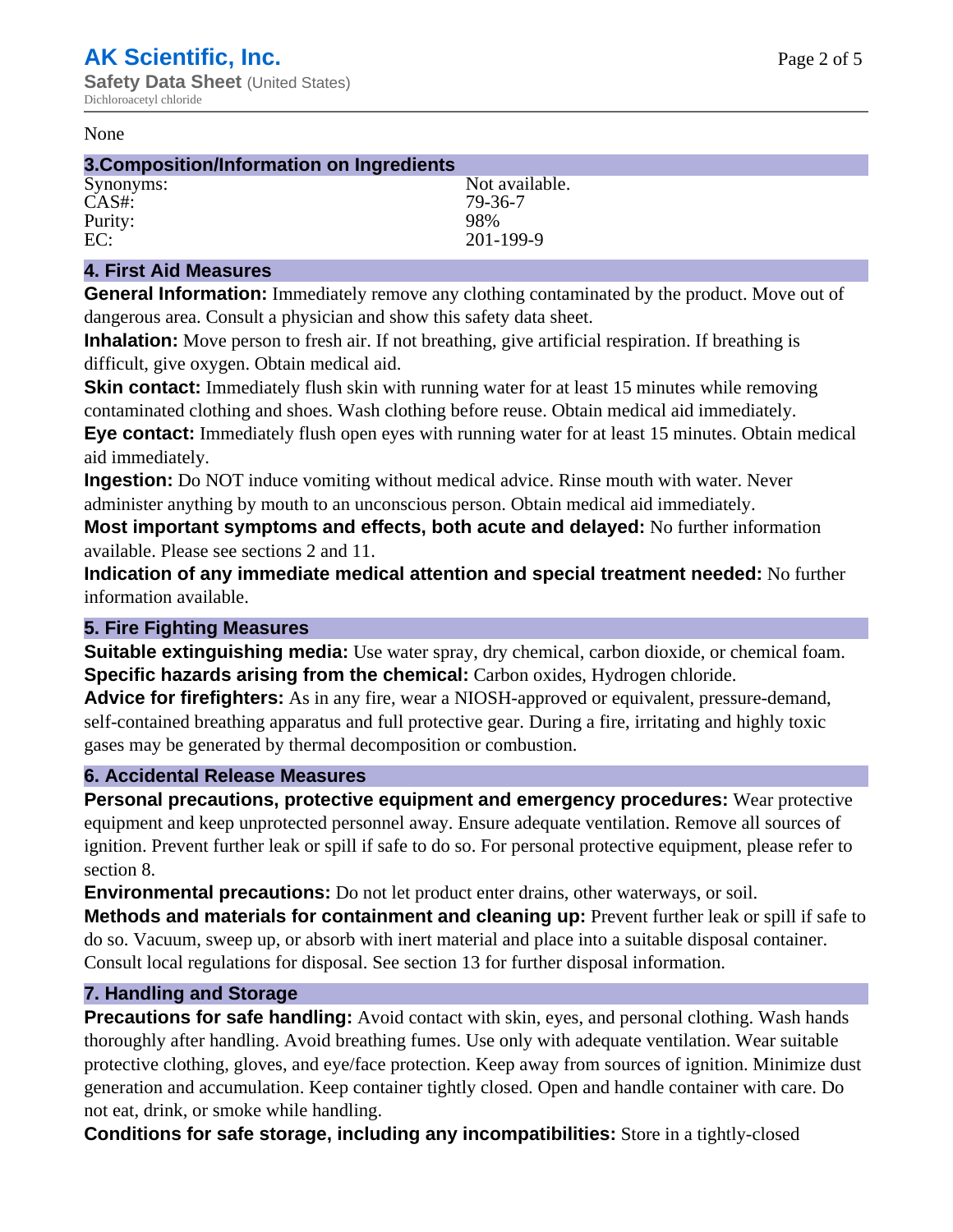container when not in use. Store in a cool, dry, well-ventilated area away from incompatible substances. Keep away from sources of ignition. ,Store long-term at room temperature.

# **8. Exposure Controls/Personal Protection**

#### **Exposure limits:**

| <b>OSHA PEL:</b>  | Not available. |
|-------------------|----------------|
| NIOSH REL:        | Not available. |
| <b>ACGIH TLV:</b> | Not available. |

**Appropriate engineering controls:** Avoid contact with skin, eyes, and clothing. Wash hands before breaks and immediately after handling the product. Facilities storing or utilizing this material should be equipped with an eyewash fountain. Use adequate general and local exhaust ventilation to keep airborne concentrations low.

#### **Personal protection**

| Eyes:        | Based on an evaluation of the eye or face hazards present, wear chemical splash-resistant<br>safety glasses or goggles with side protection. A face shield may be appropriate in some |  |  |
|--------------|---------------------------------------------------------------------------------------------------------------------------------------------------------------------------------------|--|--|
|              | workplaces. Use eyewear tested and approved under appropriate government standards<br>such as OSHA 29 CFR 1910.133 or EU EN166.                                                       |  |  |
| Hands:       | Wear gloves selected based on an evaluation of the possible hazards to hands and skin,                                                                                                |  |  |
|              | the duration of use, the physical conditions of the workplace, and the chemical resistance                                                                                            |  |  |
|              | and physical properties of the glove material.                                                                                                                                        |  |  |
|              | Skin and body: Protective clothing must be selected based on the hazards present in the workplace, the                                                                                |  |  |
|              | physical environment, the duration of exposure, and other factors. No fabric can provide                                                                                              |  |  |
|              | protection against all potential hazards; therefore it is important to select the appropriate                                                                                         |  |  |
|              | protective clothing for each specific hazard. At the minimum, wear a laboratory coat and                                                                                              |  |  |
|              | close-toed footwear.                                                                                                                                                                  |  |  |
| Respiratory: | Respirators are not a substitute for accepted engineering control measures such as<br>enclosure or confinement of the operation, general and local ventilation, and substitution      |  |  |
|              | of less toxic materials. When respiratory personal protective equipment is appropriate                                                                                                |  |  |
|              | based on an assessment of respiratory hazards in the workplace, use a NIOSH- or                                                                                                       |  |  |
|              | CEN-certified respirator.                                                                                                                                                             |  |  |

| 9. Physical and Chemical Properties |                       |
|-------------------------------------|-----------------------|
| <b>Physical State:</b>              | Colorless liquid      |
| Molecular Formula:                  | C2HCl3O               |
| Molecular Weight:                   | 147.39                |
| Odor:                               | Not available.        |
| pH:                                 | Not available.        |
| <b>Boiling Point Range:</b>         | $107 - 108$ °C        |
| Freezing/Melting Point:             | Not available.        |
| <b>Flash Point:</b>                 | $66^{\circ}C$         |
| <b>Evaporation Rate:</b>            | Not available.        |
| Flammability(solid,gas):            | Please see section 2. |
| <b>Explosive limits:</b>            | Not available.        |
| Vapor Pressure:                     | Not available.        |
| Vapor Density:                      | Not available.        |
| Solubility:                         | Not available.        |
| <b>Relative Density:</b>            | 1.53                  |
| Refractive Index:                   | 1.46                  |
| Volatility:                         | Not available.        |
| <b>Auto-ignition Temperature:</b>   | Not available.        |
| Decomposition Temperature:          | Not available.        |
| <b>Partition Coefficient:</b>       | Not available.        |
|                                     |                       |

#### **10. Stability and Reactivity**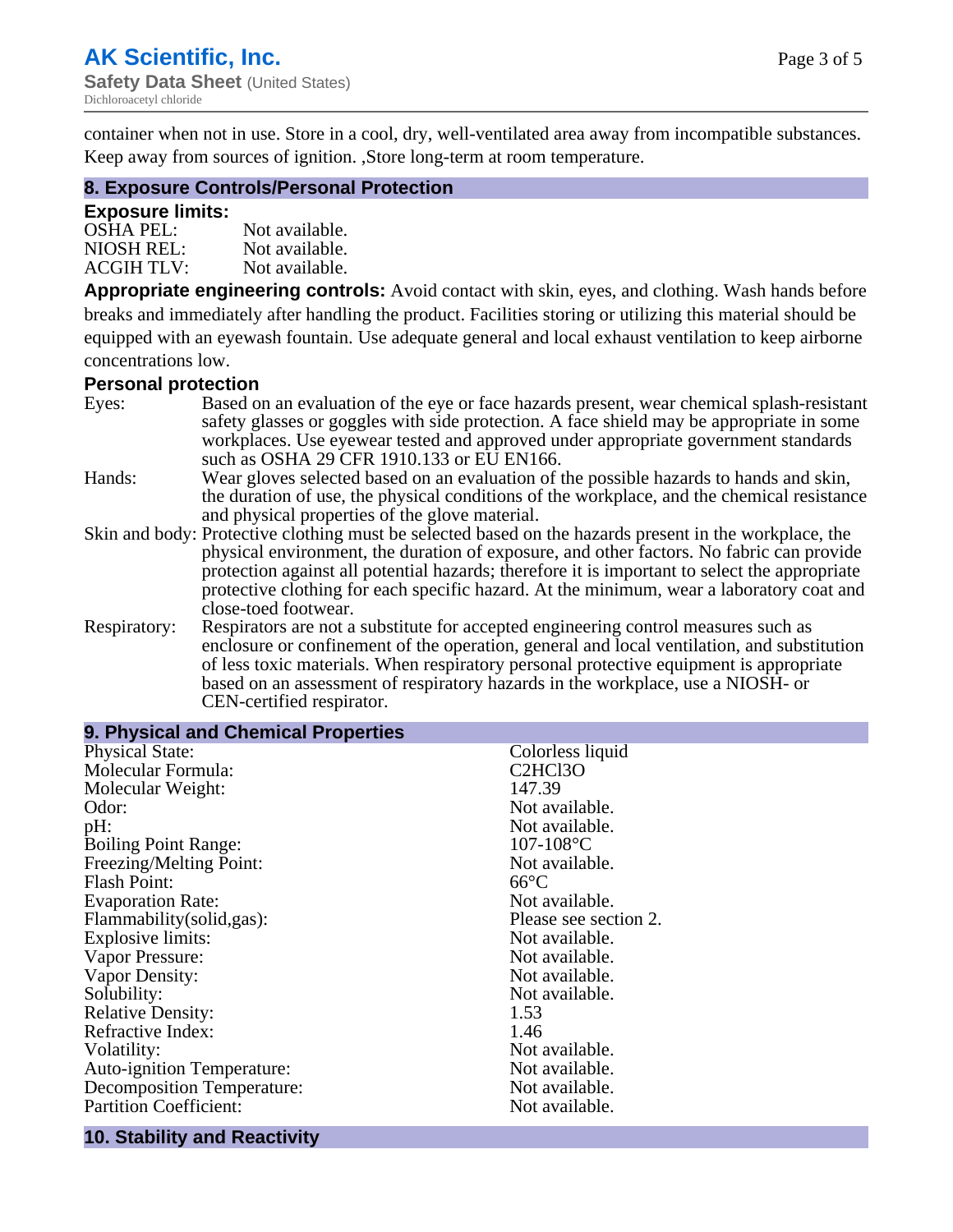| Not available.                                       |
|------------------------------------------------------|
| Stable under recommended temperatures and pressures. |
| Not available.                                       |
| Dust generation.                                     |
| Strong oxidizing agents.                             |
| Carbon oxides, Hydrogen chloride.                    |
|                                                      |

#### **11. Toxicological Information**

| RTECS#                                         | Not available.                                      |
|------------------------------------------------|-----------------------------------------------------|
| Acute toxicity:                                | Not available.                                      |
| Routes of exposure:                            | Inhalation, eye contact, skin contact, ingestion.   |
| Symptoms related to the physical, chemical and | Skin contact may result in inflammation             |
| toxicological characteristics:                 | characterized by itching, scaling, reddening,       |
|                                                | blistering, pain or dryness. Eye contact may result |
|                                                | in redness, pain or severe eye damage. Inhalation   |
|                                                | may cause irritation of the lungs and respiratory   |
|                                                | system. Overexposure may result in serious illness  |

or death.

## **Carcinogenicity**

| IARC: | Not classified.                                                                                       |
|-------|-------------------------------------------------------------------------------------------------------|
| NTP:  | Not listed.                                                                                           |
| OSHA: | Not listed.                                                                                           |
|       | Acute toxic effects: Inflammation of the eye is characterized by redness, watering, and itching. Skin |
|       | inflammation is characterized by itching, scaling, reddening, or, occasionally,                       |
|       | blistering.                                                                                           |

| 12. Ecological Information     |                |
|--------------------------------|----------------|
| Ecotoxicity:                   | Not available. |
| Persistence and degradability: | Not available. |
| Bioaccumulative potential:     | Not available. |
| Mobility in soil:              | Not available. |
| Other adverse effects:         | Not available. |

#### **13. Disposal Considerations**

Disposal of waste: Chemical waste generators must determine whether a discarded chemical is classified as hazardous waste. US EPA guidelines for the classification determination are listed in 40 CFR 261.3. Additionally, waste generators must consult state and local hazardous waste regulations to ensure complete and accurate classification. Observe all federal, state and local regulations when disposing of the substance.

Disposal of packaging: Do not reuse containers. Dispose of as unused product.

| <b>14. Transportation Information</b> |                         |
|---------------------------------------|-------------------------|
| <b>DOT (United States)</b>            |                         |
| UN number:                            | UN1765                  |
| Proper shipping name:                 | Dichloroacetyl chloride |
| Transport hazard class:               | 8;Corrosive             |
| Packing group:                        | Н                       |
| <b>IATA</b>                           |                         |
| <b>UN Number:</b>                     | UN1765                  |
| Proper shipping name:                 | Dichloroacetyl chloride |
| Transport hazard class:               | 8;Corrosive             |
| Packing group:                        | Н                       |